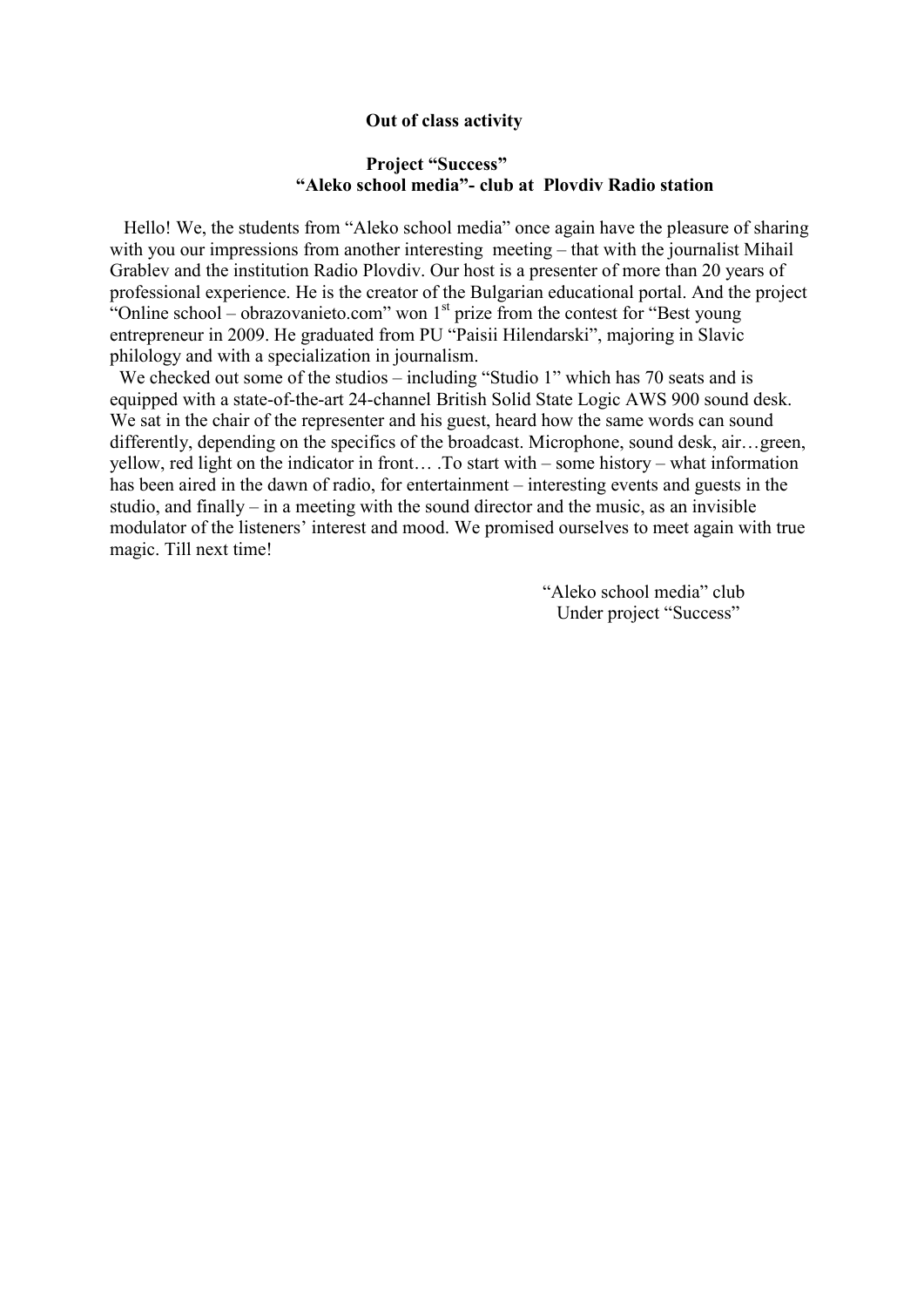## **Official display of "Magic fairytale- Grammar of fantasy Club"**

The students from 3 `A` grade are participating in project "Success" during this school year. Our club is called " Magic fairtale- Grammar of fantasy". We work and experiment on the interesting ideas of Gianni Rodari, connected with development of children`s creative forces and their conversion into thought and will. The fictions and games give an opportunityto the children to express their dream journeys and adventures with words.Gianni Rodari helps the work of the teachers, he gives them interesting opportunities to work on the language skills.Of the course of just one school term the students showed great improvement in mastering the knowledge of creating texts, they come up with story beginnings and compile funny stories and fantastic fairytales with ease.The imagination and the methods for its encouragement are becoming a tool for the language education of children. They love playing with words, read fast, write with a better grammar and of their own volition.

On 12/ 02/ 2013 our first official display took place.We had a lot of guests- parents, principals, teachers. We had prepared wonderful invitations for them.

The students showed how a random word can set our mind in motion, evoke sounds and images, associations and memories. In this game we included the parents as well, with our help we set the beginning for interesting stories.

After that we showed how to create the **fantasy binomial**. Again with the help of parents, we created two. Our two teams – of the parents and of the children, worked on one of the variants. The students' stoy won the largest amount of applause unanimously.

The children showed how easy the technique of the "**fantastic hypotheses**" is. A few funny stories, based on the question "What would happen, if….?" were read.

The students read their own stories as well, connected with "**the random prefix**". The **riddles and false-riddles** created by the children caused a lot of good mood and laughter, as well as the wonderful **limericks**.

The guests listened carefully to a few fairytales **"backwards", a "salad" of fairytales and copied fairytales – "kalki" fairytales (loan translation fairytales).** The children showed how to create a fairytale – **"definitely with a key".** 

In the end the children used "**Prop's cards**". Using them the children succeeded in making their guests happy with a new, funny story.